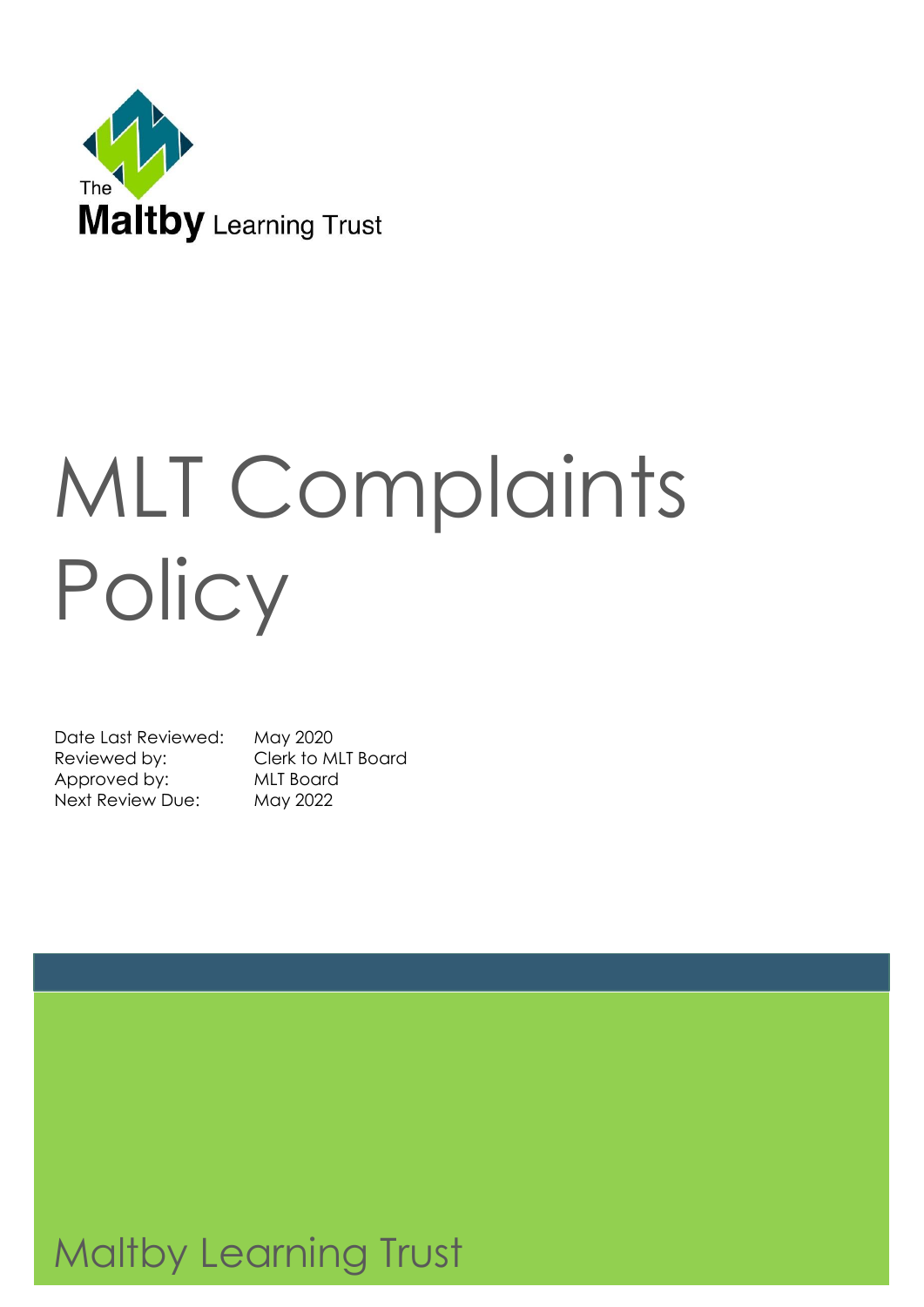#### STATEMENT OF INTENT

Maltby Learning Trust aims to resolve all complaints at the earliest possible stage and is dedicated to continuing to provide the highest quality of education possible throughout the procedure.

This policy has been created to deal with any complaint against a member of staff or the Trust as a whole, relating to any aspects of the Trust or the provision of facilities or services.

Any person, including a member of the public, is able to make a complaint about the provision of facilities or services that the Trust provides. This policy outlines the procedure that the complainant and Trust must follow.

Once a complaint has been made, it can be resolved or withdrawn at any stage.

The Principal will be the first point of contact when following the complaints procedure.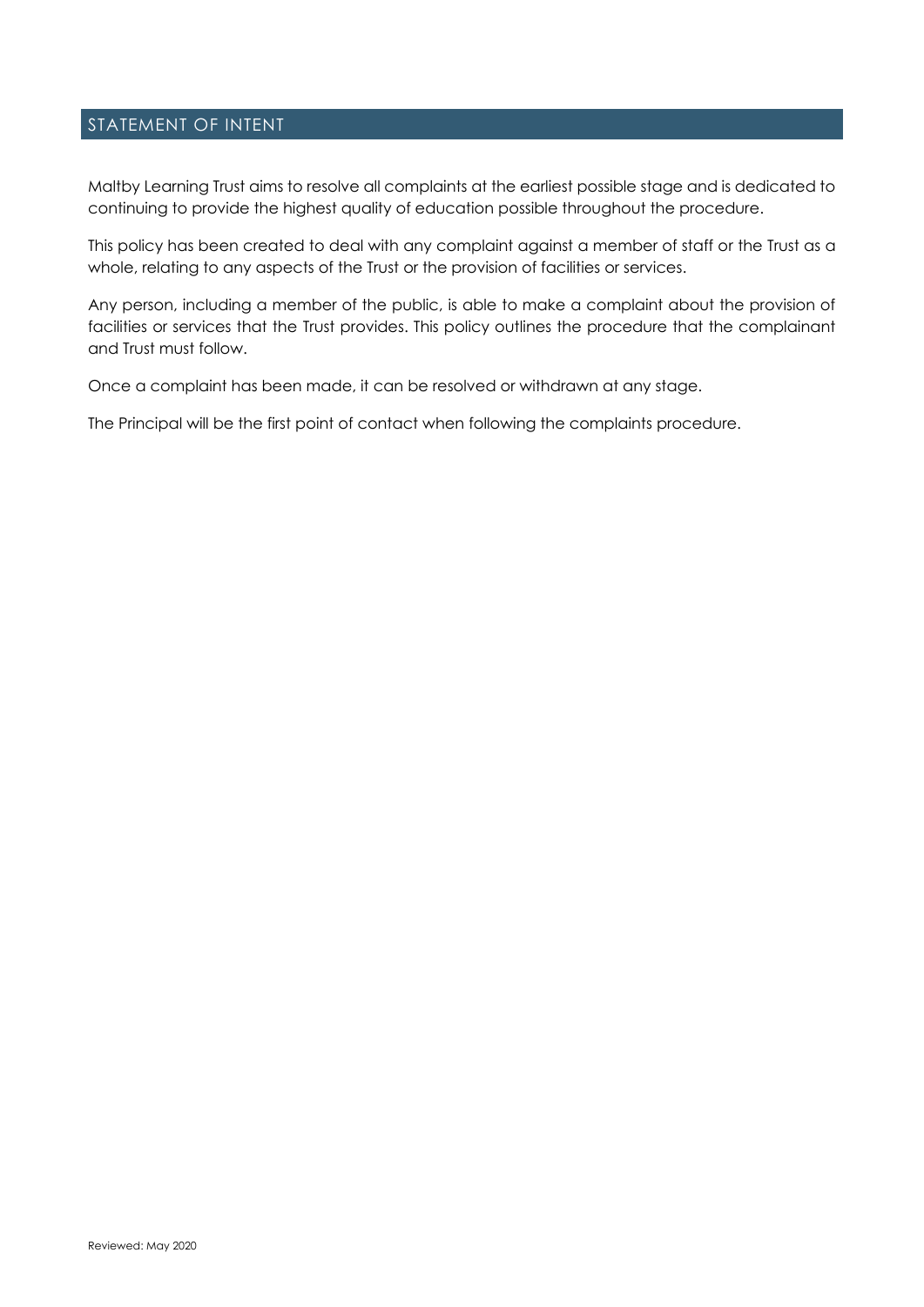#### LEGAL FRAMEWORK

- This policy has due regard to statutory legislation, including, but not limited to, the following:
	- Education Act 2002
	- Freedom of Information Act 2000
	- Immigration Act 2016
	- Equality Act 2010
	- General Data Protection Regulation (GDPR)
	- The Data Protection Act 2018
	- The Education (Independent School Standards) Regulations 2014
- This policy also has due regard to guidance including, but not limited to, the following:
	- DfE (2019) 'Best practice guidance for school complaints procedures 2019'
	- ESFA (2015) 'Creating an academy complaints procedure'
	- HM Government (2016) 'Code of Practice on the English language requirement for public sector workers'
- This policy will be implemented in accordance with the following Trust policies:
	- Records Management Policy
	- Child Protection and Safeguarding Policy
	- Staff Grievance Policy
	- Exclusion Policy
	- Whistleblowing Policy

# DEFINITIONS

- For the purpose of this policy, a "complaint" can be defined as 'an expression of dissatisfaction' towards the actions taken or a perceived lack of action taken.
- Complaints can be resolved formally, through this procedure, or informally dependent on the complainant's choice.
- A "concern" can be defined as 'an expression of worry or doubt' where reassurance is required.
- Any complaint or concern will be taken seriously, whether formally or informally, and the appropriate procedures will be implemented.
- A "grievance" is an issue raised by a member of staff where they feel the Trust has not implemented a policy or process fairly or properly. Grievances will be dealt with in line with the Trust's Grievance Policy.
- For the purpose of this policy, concerns will be classed and addressed as complaints.
- For the purpose of this policy, "unreasonable complaints" include:

#### Vexatious complaints:

- Are obsessive, persistent, harassing, prolific, repetitious.
- Insist upon pursuing unmeritorious complaints and/or unrealistic outcomes beyond all reason.
- Insist upon pursuing meritorious complaints in an unreasonable manner.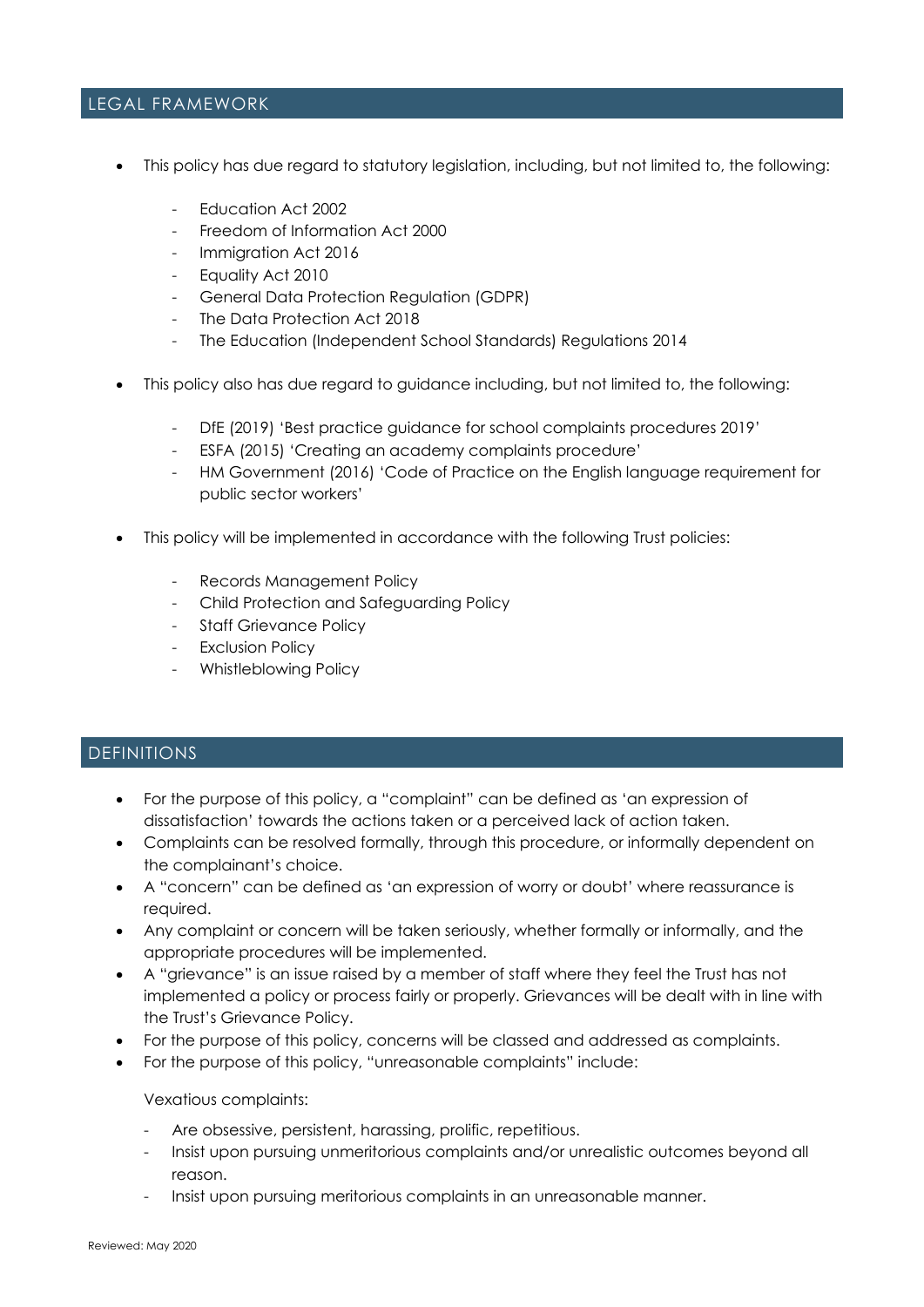- Are designed to cause disruption or annoyance.
- Demand for redress which lacks any serious purpose or value.

Serial or persistent complaints:

- Are duplicated, sent by the same complainant once the initial complaint has been closed.
- Serial or persistent complaints will only be marked as 'serial' once the complainant has completed the complaints procedure. It is the complaint that will be marked as 'serial' meaning the complainant can complain about a separate issue if necessary.
- For the purpose of this policy, "duplicate complaints" are identical complaints received from a complainant's spouse, partner, grandparent or child. These complaints will not be addressed again, the individual making the second complaint will be informed that the complaint has been dealt with on a local level and if they are dissatisfied with the result, they can appeal to the DfE.
- Any new details provided by a complainant's spouse, partner, grandparent or child, will be investigated and dealt with in line with the complaints procedure.

# ROLES AND RESPONSIBILITIES

- The complainant will:
	- Cooperate with the Trust/Academy in seeking a solution to the complaint.
	- Express the complaint and their concerns in full at the earliest possible opportunity.
	- Promptly respond to any requests for information or meetings.
	- Ask for assistance as needed.

Treat any person(s) involved in the complaint with respect.

- Each Academy will designate a Complaints Co-ordinator. The role of the Complaints Coordinator is to ensure that all parties involved in the complaint are fully updated throughout each stage of the procedure.
	- Guarantee that all parties involved in the procedure are aware of any relevant legislation, including the Equality Act 2010, GDPR, Data Protection Act 2018 and Freedom of Information Act 2000.
	- Keep up-to-date records throughout the procedure these records will be kept securely on the Academy's ICT system and retained in line with the Trust's Records Management Policy.
	- Liaise with all parties involved to ensure the complaints procedure runs smoothly, including the Principal, Clerk and Chair of Governors.
	- Be aware of issues with regard to sharing third party information.
	- Understand the complainant's need for additional support, including interpretation support, and will be aware of any issues concerning this.
- Each Academy will appoint an investigator for each claim. The investigator is involved in stages one and two of the procedure. Their role includes:
	- Providing a sensitive and thorough interviewing process of the complainant to establish what has happened and who is involved.
	- Considering all records, evidence and relevant information provided.
	- Interviewing all parties that are involved in the complaint, including staff and pupils.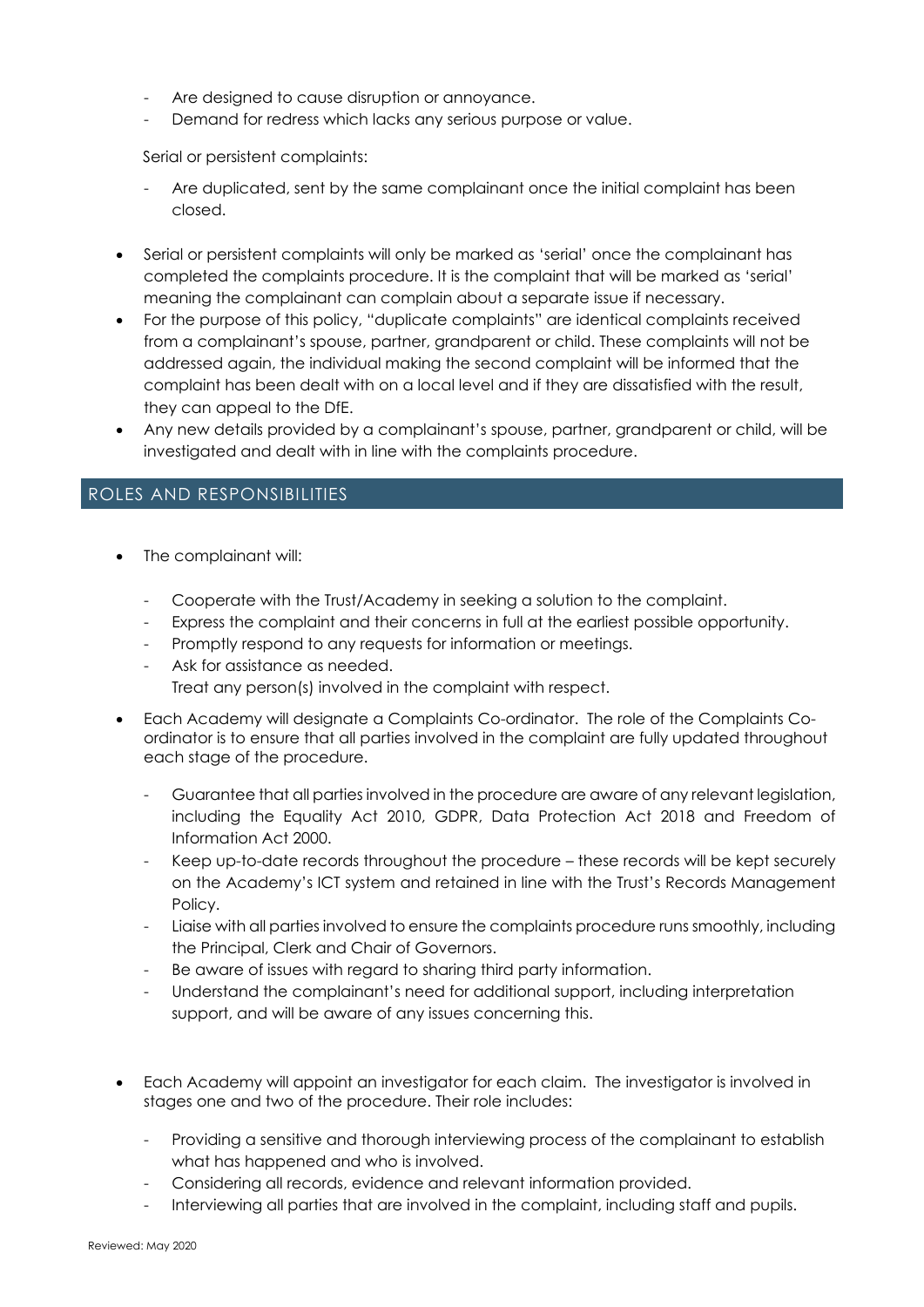- Analysing all information in a comprehensive and fair manner.
- Liaising with the complainant and Complaints Co-ordinator to clarify an appropriate resolution to the problem.
- Identifying and recommending solutions and courses of actions to take.
- Being mindful of timescales and ensuring all parties involved are aware of these timescales.
- Responding to the complainant in a clear and understandable manner.
- The panel chair will:
	- Ensure that minutes of the hearings are taken on every occasion.
	- Explain the remit of the panel to the complainant.
	- Ensure that all issues are addressed and that outcomes are reached based on facts and evidence.
	- Help to put at ease and console individuals involved who are not used to speaking at such hearings, particularly any pupils involved.
	- Conduct the hearing in an informal manner, ensuring that everyone is treated with respect and courtesy.
	- Ensure that the room's layout and setting is informal and non-adversarial, yet still sets the appropriate tone.
	- Confirm that no member of the panel has previously been involved in the earlier stages of the procedure or has an external interest in the outcome of the proceedings.
	- Give both the complainant and the Academy the opportunity to state their case and seek clarity without undue interruption.
	- Provide copies of any written material or evidence to everyone in attendance of the meeting, ensuring that everyone has seen the necessary material.
	- Organise a short adjournment of the hearing if required.
	- Continuously liaise with the Clerk and Complaints Co-ordinator to ensure the procedure runs smoothly.
	- Help to provide the support necessary where the complainant is a child.
- All panel members will be aware that:
	- The review panel hearing is independent and impartial.
	- No individual with prior involvement in the complaint, or the circumstances surrounding it, is permitted to sit on the panel.
	- The aim of the panel is to achieve a reasonable resolution and, ultimately, attain reconciliation between the parties involved.
	- Reconciliation between the Academy and complainant is not always achievable, and that it may only be possible to establish facts and make recommendations to reassure the complainant that their case has been taken seriously.
- The panel can:
	- Dismiss or uphold the complaint, in whole or in part.
	- Decide on appropriate action to be taken.
	- Recommend changes that the Academy can make to prevent reoccurrence of the problem.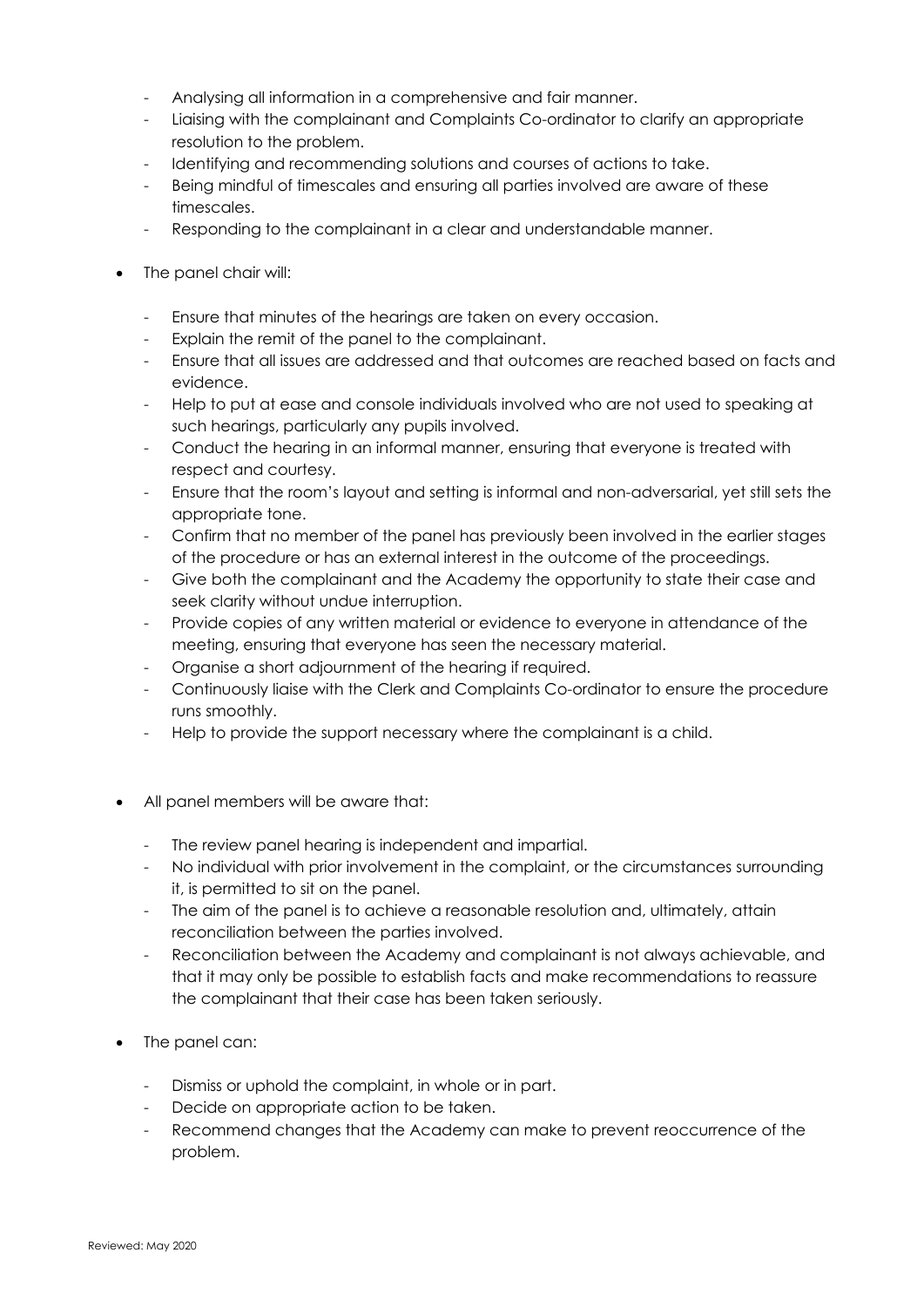- Complainants may feel nervous or inhibited in a formal setting and, therefore, the proceedings should be as welcoming as possible.
- When a child is present at the hearing, extra care needs to be taken to ensure that the child does not feel intimidated, as well as ensuring the child's view is represented equally.
- The panel Clerk will:
	- Continuously liaise with the Complaints Co-ordinator.
	- Record the proceedings in the form of minutes.
	- Set the date, time and venue of all hearings, ensuring that this is appropriate, convenient and accessible to all parties involved.
	- Collate all written material or evidence involved and send it to the parties involved in timely advance of the hearing.
	- Greet all parties as they arrive at the hearing.
	- Ensure that the minutes of the panel hearing are circulated.
	- Notify the relevant parties of the panel's decision and any other actions to be taken.

#### MAKING A COMPLAINT

- Complaints are not restricted to parents of attending pupils. The Trust will consider all complaints.
- The Trust will ensure the complaints procedure is:
	- Easily accessible and publicised on the Trust and individual Academy websites.
	- Simple to understand and put into practice.
	- Impartial and fair to all parties involved.
	- Respectful of confidentiality duties.
	- Continuously under improvement, using information gathered during the procedure to inform the Trust/Academy's leadership teams.
	- Fairly investigated, by an independent person when necessary.
	- Used to address all issues to provide appropriate and effective responses where necessary.
- Complaints are expected to be made as soon as possible after an incident arises to amend the issue in an appropriate timescale.
- The Trust upholds a three-month time limit in which a complaint can be lodged regarding an incident.
- Complaints made outside this time limit will not be automatically refused and exceptions will be considered.
- In the case of any timescales changing, all parties involved will be informed of the changes in a timely manner.
- Complaints should be made using the appropriate channels of communication, including the use of the [Complaints Procedure Form.](#page-16-0)
- All complaints shall be considered, whether they are made in person, by telephone, in writing, electronically via email, or via a third party (such as the Citizen's Advice Bureau).
- A complaint can progress to the next stage of the procedure even if it is not viewed as "justified". All complainants are given the opportunity to fully complete the complaints procedure.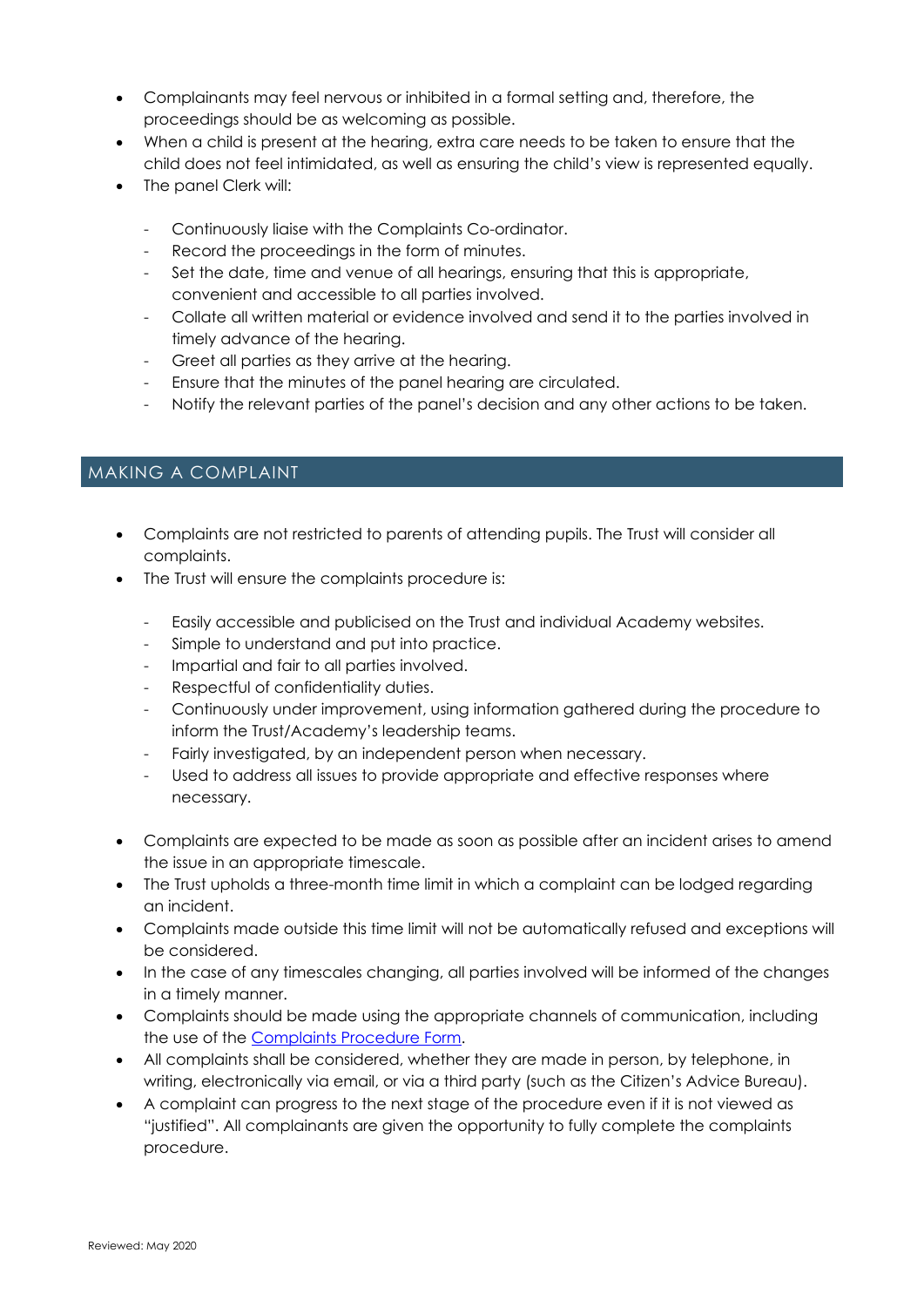- Complainants should ensure that they follow each of the stages outlined within the policy in order. Complaints directed to the CEO or Trustees will be redirected as outlined within the policy.
- Any complaint made against a member of staff will be initially dealt with by the Principal, and then by a committee of Trustees/Local Governors.
- Any complaint made against the Principal shall be initially dealt with by the Executive Principal/CEO and then by a committee of the Trustees/Local Governors.
- Any complaint made against the Chair of Governors or any other member of the Local Governance Committee should be made in writing to the Clerk to the Trustees.
- Any complaint made against the entire Local Governance Committee, or complaints involving the Chair and the Vice Chair, should be made in writing to the Clerk to the Board. The Clerk will then determine the most appropriate course of action, depending on the nature of the complaint. This action may involve sourcing an independent investigator to initially deal with the complaint and then getting the complaint to be heard by Trustees.
- Under some circumstances, it may be necessary to deviate from the complaints procedure. Any deviation will be documented.
- Information about a complaint will not be disclosed to a third party without written consent from the complainant.

# RESOLVING COMPLAINTS

- At each stage in the procedure the Trust will keep in mind ways in which a complaint can be resolved. It might be sufficient to acknowledge that the complaint is valid in whole or in part. In addition, it may be appropriate to offer one or more of the following:
	- An apology
	- An explanation
	- An admission that the situation could have been handled differently or better
	- An assurance that the event complained of will not recur
	- An explanation of the steps that have been taken to ensure that it will not happen again
	- An undertaking of a review of procedures and policies in light of the complaint
- An admission that the Academy could have handled the situation better is not the same as an admission of negligence.

#### <span id="page-6-0"></span>COMPLAINTS PROCEDURE

#### STAGE ONE – INFORMAL CONCERN MADE TO A MEMBER OF STAFF

- A complaint may be made in person, by telephone or in writing.
- The member of staff the complaint has been made against can discuss the concern with the Principal or Complaints Co-ordinator to seek support.
- To prevent any later challenge or disagreement over what was said, brief notes of meetings and telephone calls are kept and a copy of any written response is added to the record. These notes are kept securely on the Academy's ICT system and, where appropriate, encrypted.
- If the concern is about the Principal, the Clerk to the Board should be informed and will need to handle the complaint. The complainant can then be referred to the Executive Principal/CEO.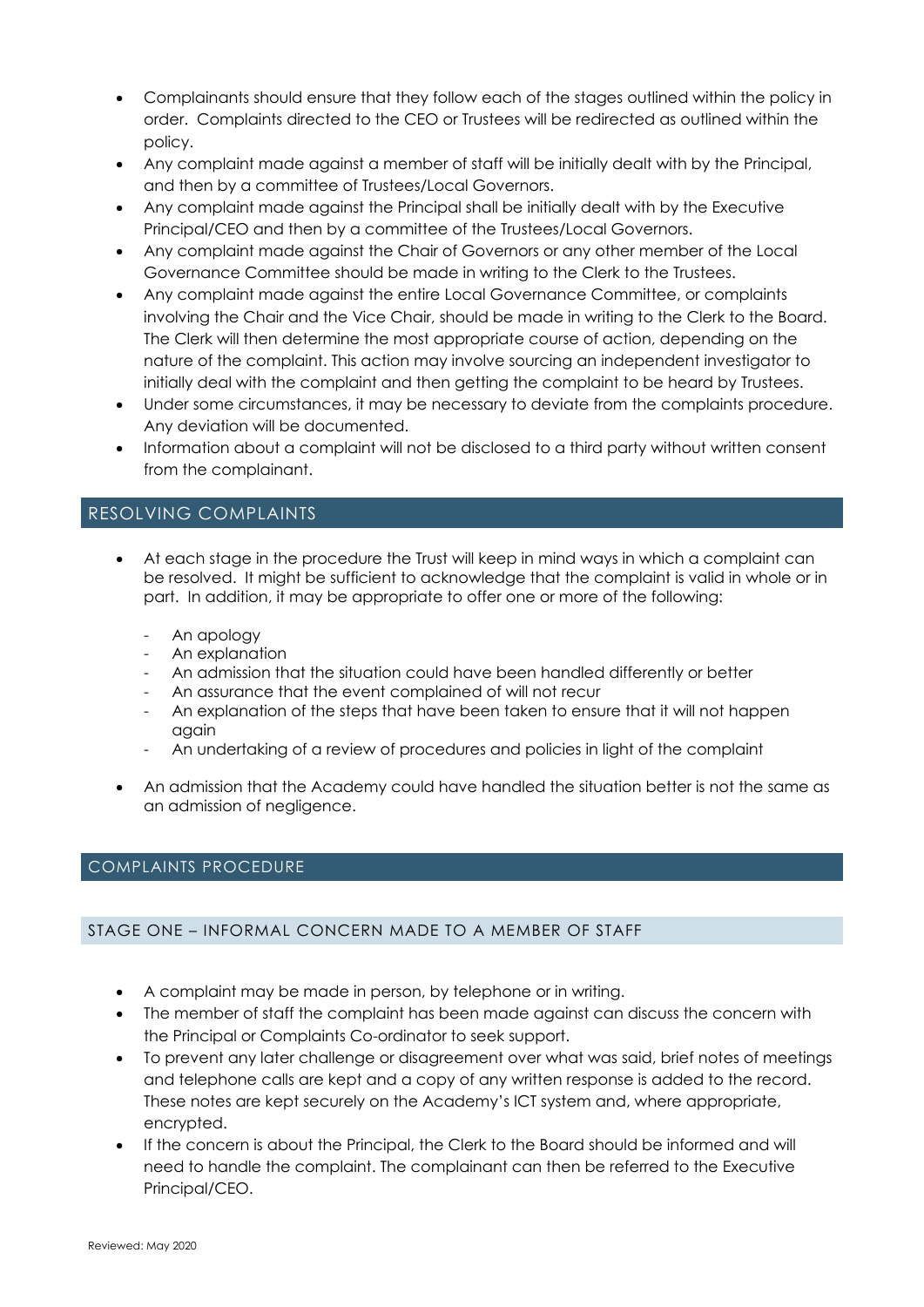- In case a complaint is made initially to a governor, the complainant should be referred to the appropriate person. The governor in question should not act alone on a complaint outside the procedure; if they do, they cannot be involved if the complaint is subject to a hearing at a later stage of the procedure.
- Within 15 school days, the complainant and the relevant member of staff should discuss the issue in a respectful and informal manner to seek a mutual resolution.
- At this stage, the complainant will be asked what they think might resolve the issue any acknowledgement that the Trust/Academy could have handled the situation better is not an admission of unlawful or negligent action.
- If an appropriate resolution cannot be sought at this informal level, or if the complainant is dissatisfied with the outcome following the initial discussions, the complainant may wish to proceed to the next level of the procedure.

# STAGE TWO – FORMAL COMPLAINT MADE TO THE PRINCIPAL

- Stage two of the process will be completed within 15 school days. Where the situation is recognised as complex, and it is deemed to be unable to be resolved within this timescale, the Principal will contact the complainant to inform them of the revised target date via a written notification.
- An appointment with the Principal should be made, as soon as reasonably practical, to avoid any possible worsening of the situation.
- If the complaint is against the Principal, the complainant will initially need to write, in confidence, to the Executive Principal/CEO using the Complaints Form contained within the policy. The Executive Leader will seek to resolve the issue informally before moving directly to stage three of the procedure.
- Where the Principal or Executive Leader has made reasonable attempts to accommodate the complainant with dates for a complaint meeting and they refuse or are unable to attend, the meeting will be convened in their absence and a conclusion will be reached in the interests of drawing the complaint to a close.
- Where there are communication difficulties, support in completing the complaints form will be available.
- To prevent any later challenge or disagreement over what was said, brief notes of meetings and telephone calls are kept, and a copy of any written response is added to the record. These notes are kept securely on the Academy's ICT system and, where appropriate, encrypted.
- In terms of a complaint being made against a member of staff, the Principal will discuss the issue with the staff member in question. Where necessary, the Principal will conduct interviews with any relevant parties, including witnesses and students, and take statements from those involved.
- All discussions shall be recorded by the Principal and findings and resolutions will be communicated to the complainant either verbally or in writing.
- Once all facts are established, the Principal shall contact the complainant in writing with an explanation of the decision. The complainant will be advised of any escalation options (for example, escalation to stage three) and will be provided with details of this process.
- The complainant will also be provided with copies of minutes, subject to any necessary redactions under the Data Protection Act 2018 and the GDPR.
- Any further action the Academy plans to take to resolve the issue will be explained to the complainant in writing.
- If the complainant is not satisfied with the outcome suggested, the procedure will progress to stage three.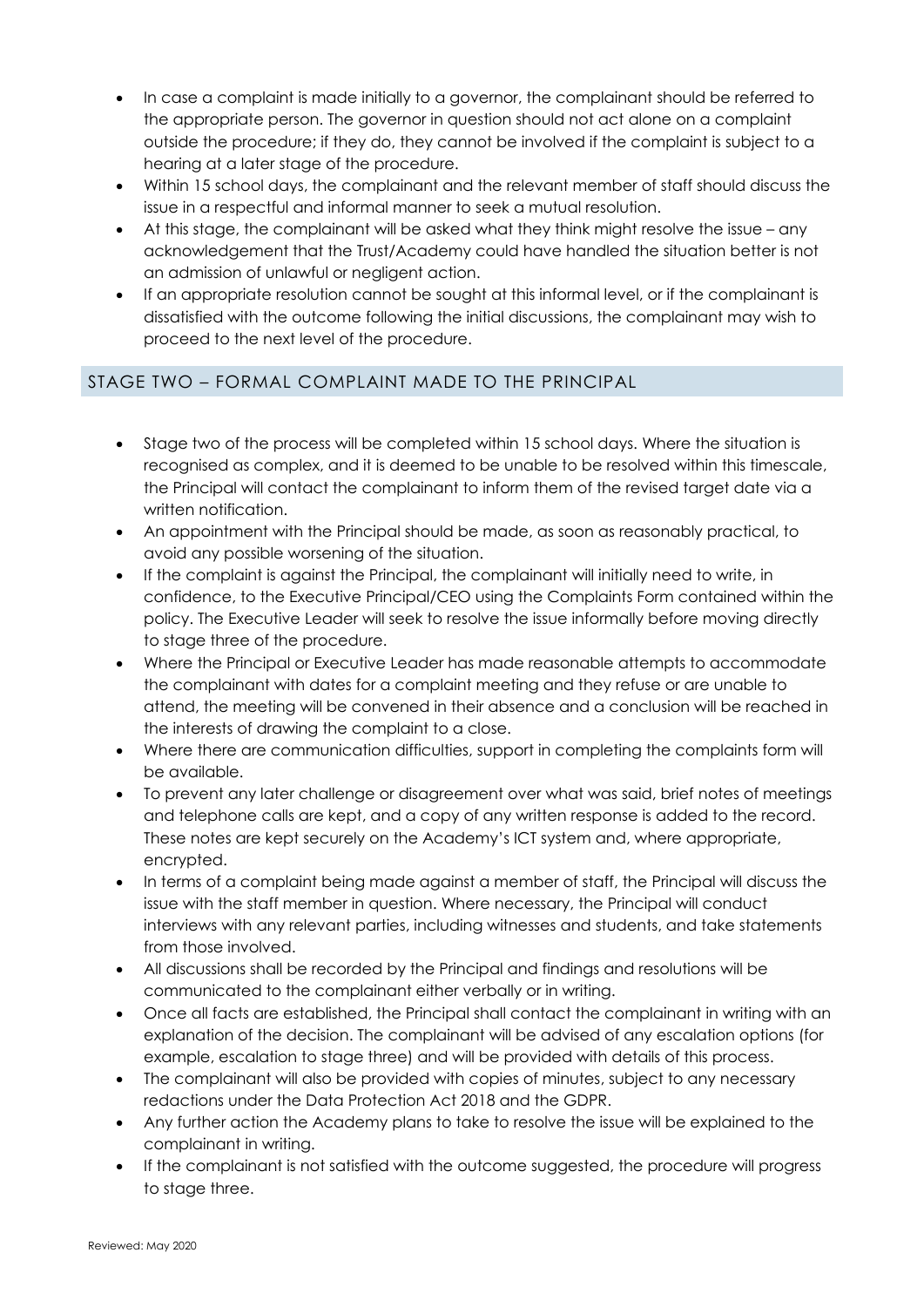#### STAGE THREE – INVESTIGATION BY THE CHAIR OF GOVERNORS

- The complainant should submit any complaint in respect of the Principal's investigation in writing (or via an alternative method if necessary) to the Chair of Governors.
- The Chair of Governors will carry out an investigation and consider all available evidence.
- The complainant and the Principal will be informed of the outcome within **20** school days of the Chair of Governors receiving the complaint. The complainant will be advised of any escalation options (for example, escalation to stage four) and will be provided with details of this process.
- The complainant will also be provided with copies of minutes, subject to any necessary redactions under the Data Protection Act 2018 and the GDPR.
- If the complainant is not satisfied with the manner in which the process has been followed, considers the decision to be perverse, or believes that the chair has acted unreasonably, they may request that the Complaints Appeals Panel reviews the complaint (stage four).

#### STAGE FOUR – COMPLAINTS APPEAL PANEL (CAP)

- Following receipt of a stage three outcome, the complaint should be made in writing to the Clerk of the Trust Board within 10 school days.
- Where there are communication difficulties, the complaint may be made in person or via telephone.
- To prevent any later challenge or disagreement over what was said, brief notes of meetings and telephone calls are kept, and a copy of any written response is added to the record. These notes are kept securely on the Academy's ICT system and, where appropriate, encrypted.
- Written acknowledgement of the complaint will be made within three school days. This will inform the complainant that a Complaints Appeals Panel will hear the complaint within 20 school days.
- Neither the Academy nor the complainant should bring legal representation to the Complaints Appeals Panel proceedings; however, there are occasions where legal representation will be necessary, for example where a Trust employee is a witness in a complaint, they may be entitled to bring union or legal representation.
- The Clerk to the Trust Board, will convene a Complaints Appeals Panel comprising:
- Three people not involved in the complaint, one of whom is independent of the management and running of the Academy. Governors/Trustees are not eligible to be independent panel members.
- Where an independent panel is arranged on an ad-hoc, informal basis, Trustees/Governors who are suitability skilled and who can demonstrate their independence will be sourced.
- Trustees/Governors from any category of governor or associate members of another governing body can be approached to take part in an independent panel.
- Trustees/Governors from academies may be asked to serve on an independent panel.
- Where appropriate, the Clerk will ask for support from the governor services team at the LA.
- Five days' notice will be given to all parties attending the CAP, including the complainant.
- Prior to the hearing, the Clerk to the Board will have written to the complainant informing them of how the review will be conducted. The Principal will also have a copy of this letter.
- At the hearing, all participants will be given the opportunity to put their case across and discuss any issues.
- The Complaints Appeals Panel will consider issues raised in the original complaint and any issues which have been highlighted during the complaints procedure.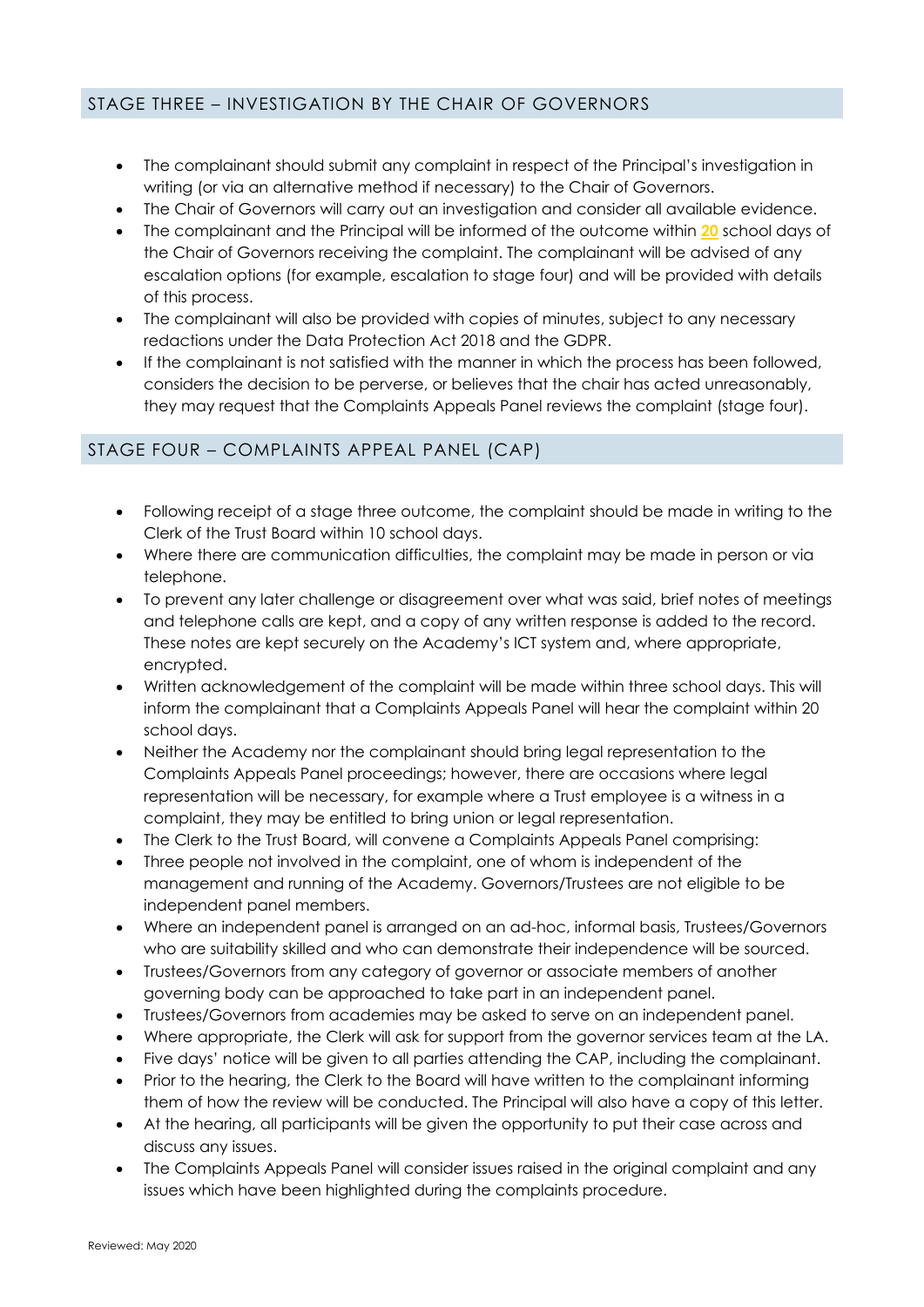- The meeting should allow for:
	- The complainant to be present and accompanied at the hearing if they wish.
	- The complainant to explain their complaint and the Principal to explain the reasons for their decision.
	- The complainant to question the Principal, and vice versa, about the complaint.
	- Any evidence, including witnesses who have been prior approved by the chair of the Complaints Appeals Panel, to be questioned.
	- Members of the Complaints Appeals Panel to question both the complainant and the Principal.
	- Final statements to be made by both parties involved.
- The complainant will receive a written response explaining the panel's findings and recommendations within 15 school days. This letter will also explain whether there are any further rights of appeal and to whom they need to be addressed.
- Where relevant, the person complained about will receive a summary of the panel's findings and recommendations. They will also receive a copy of the minutes, subject to any necessary redactions under the Data Protection Act 2018 and the GDRP.

#### FINAL STAGE – APPEAL

- If a complainant has exhausted the Trust's complaints procedure, they will be advised that they can submit a complaint to the ESFA using the online form or in writing to:
	- Ministerial and Public Communications Division
	- Department for Education
	- Piccadilly Gate
	- Store Street
	- Manchester
	- M1 2WD

# INTERVIEWING WITNESSES

- When interviewing students to gather information regarding a complaint, the interview should be conducted in the presence of another member of staff or, in the case of serious complaints, e.g. where the possibility of criminal investigation exists, in the presence of their parents/carers.
- The Academy will ensure that the conduction of interviews does not prejudice any LA designated officer's (LADO), or police investigation.
- The Trust understands the importance of ensuring a friendly and relaxed area which is free from intimidation.
- All students interviewed will be made fully aware of what the interview concerns and their right to have someone with them.
- Staff are allowed a colleague to support them at their interview. The colleague must not be anyone likely to be interviewed themselves, including their line manager.
- The interviewer will not express opinions in words or attitude, so as to not influence the interviewee.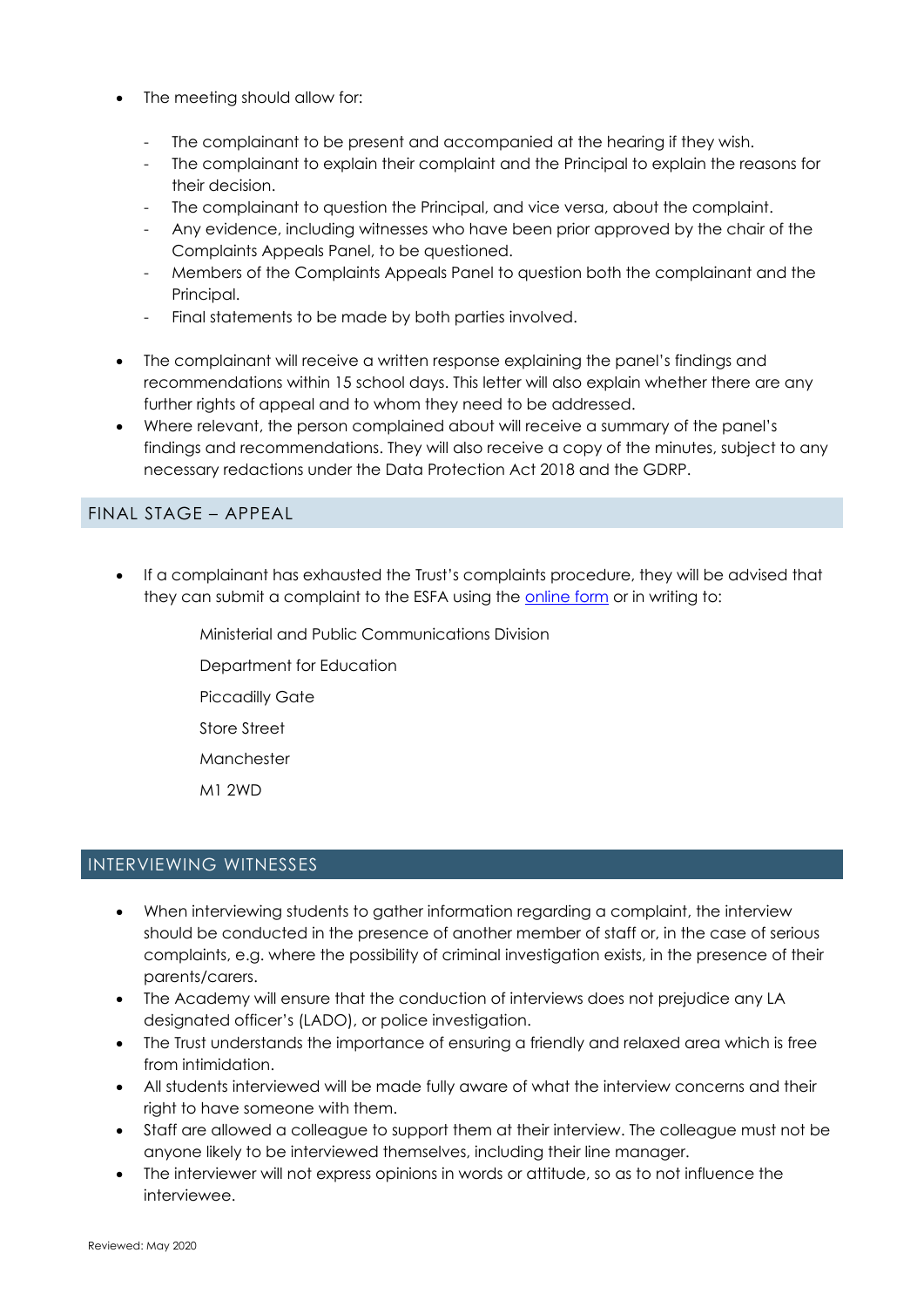The interviewee will sign a copy of the transcription of the interview.

#### RECORDING A COMPLAINT

- A written record shall be kept of any complaint made, whether made via phone, in person or in writing, detailing:
	- The main issues raised, the findings and any recommendations.
	- Whether the complaint was resolved following an informal route, formal route or panel hearing.
	- Actions taken by the Academy as a result of the complaint (regardless of whether the complaint was upheld).
- All records are made available for inspection on the Trust premises by Trustees/Executive Leaders and the Principal.
- The Trust holds the right to use recording devices, where appropriate, to ensure all parties involved are able to review the discussions at a later date.
- Where there are communication difficulties or disabilities, the Trust may provide recording devices to ensure the complainant is able to access and review the discussions at a later point.
- Recording devices will not be used without the prior consent of all parties.
- The Trust will not accept, as evidence, any recordings that were obtained covertly and without the informed consent of all parties being recorded.
- Details of any complaint made shall not be shared with the entire Local Governance Committee. The exception to this is when a complaint is made against the whole Local Governance Committee and they need to be aware of the allegations made against them, to respond to any independent investigation.
- Complainants have a right to access copies of these records under the GDPR and the Freedom of Information Act 2000.
- The Academy will hold all records of complaints centrally. Correspondence, statements and records relating to individual complaints are kept confidential except where the Secretary of State or a body conducting an inspection requests to access them.

# COMPLAINTS NOT COVERED BY THIS PROCEDURE

- Complaints regarding the following topics should be directed to the LA:
	- Statutory assessments of SEND
	- School re-organisation proposals
	- Admissions to schools
- Complaints about child protection matters will be handled in line with the Trust's Child Protection and Safeguarding Policy and in accordance with relevant statutory guidance.
- Any child protection complaints should be directed to the LADO or the multi-agency safeguarding hub (MASH).
- Complaints concerning admissions will be directed to the appropriate admissions authority.
- Complaints regarding exclusions will be dealt with in accordance with procedure outlined in the Exclusion Policy.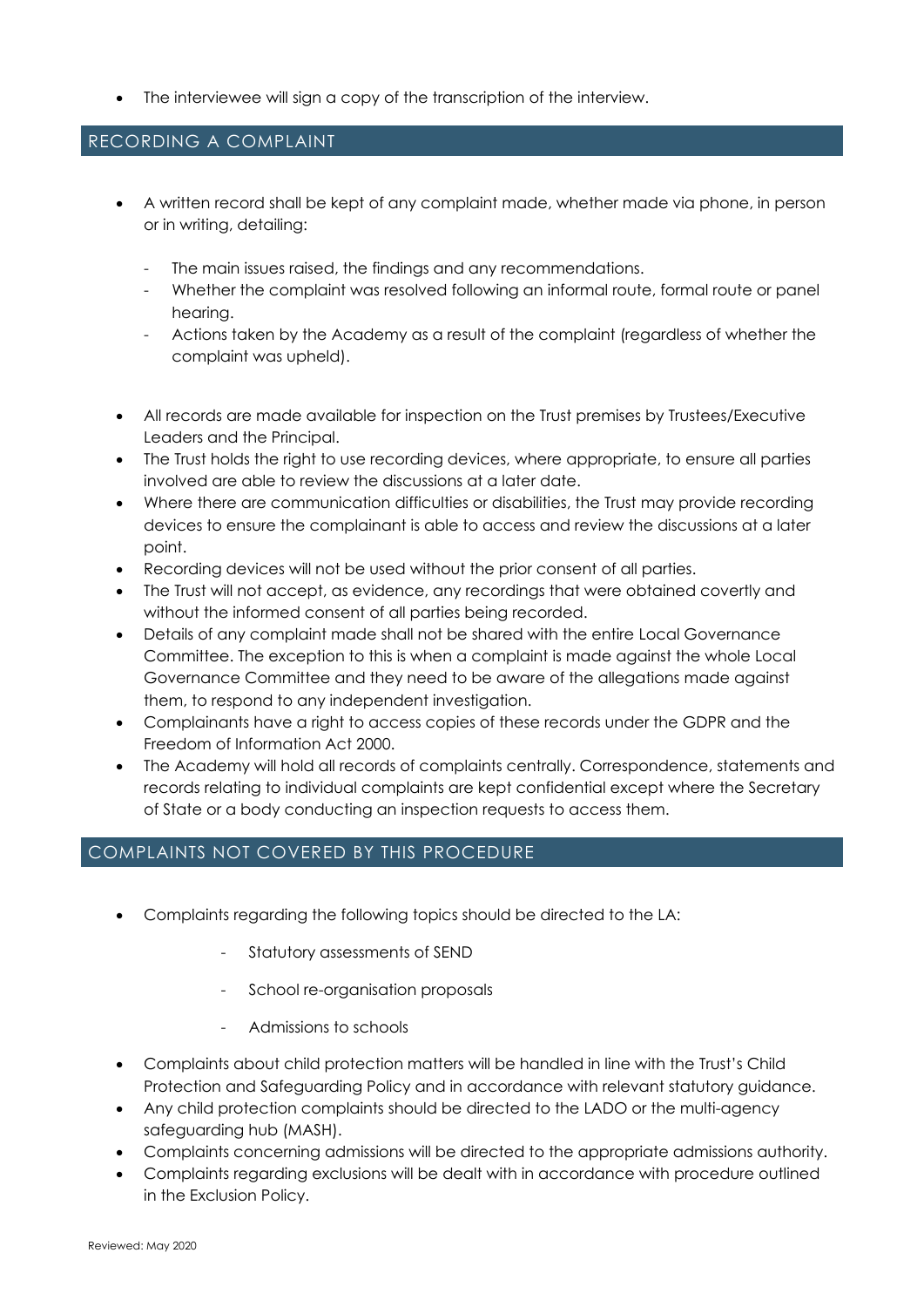- The Trust has an internal whistleblowing procedure for all employees, including contractors and temporary staff outlined in the Whistleblowing Policy.
- Any whistleblowers not wishing to raise the issue with their employer will direct their complaint to the DfE.
- Volunteers who have concerns about the Trust or a member of staff should make their complaint in line with this policy. Volunteers may also be able to complain to the LA or DfE, depending on what the complaint is about.
- Staff grievances and disciplinary procedures will be dealt with in line with the Grievance Policy. In these cases, complainants will not be informed of the outcome of any investigations; however, they will be notified that the matter is being addressed.
- This complaints procedure is not to be used when addressing any complaints made about services provided by a third party who may use the Trust premises or facilities. All complaints concerning this should be directed to the service provider.
- Complaints about the content of national curriculum should be made to the DfE.
- Complaints about how the Trust delivers the curriculum, including RE and RSE, will be dealt with using this complaints procedure.
- Complaints from parents who are dissatisfied with the handling of a request to withdraw their child from RE or collective worship will be handled in line with this complaints procedure.
- Requests for information and issues with the Trust's process for dealing with FOI requests, will be dealt with in accordance with the Freedom of Information Policy.

# EXCEPTIONAL CIRCUMSTANCES

- The DfE expects complainants to have completed the Trust's complaints procedure before directing a complaint to them. The exceptions to this include when:
	- Pupils are at risk of harm.
	- Pupils are missing education.
	- A complainant is being prevented from having their complaint progress through the Trust's complaints procedure.
	- The DfE has evidence that the Trust is proposing to act or is acting unlawfully or unreasonably.
- If a social services authority decides to investigate a situation, the Principal or Local Governance Committee may postpone the complaints procedure.
- Where a matter can be resolved through a legal appeal, it will not be considered as a formal complaint. The key areas are: admissions decisions, certain decisions relating to formal assessment of SEND, and decisions to permanently exclude a child.
- If a complainant commences legal action against the Trust in relation to their complaint, the Trust will consider whether to suspend the complaints procedure, until those legal proceedings have concluded.

# MANAGING UNREASONABLE REQUESTS

- The Trust is committed to dealing with all complaints fairly and impartially, and to providing a high-quality service to those who complain. We will not normally limit the contact complainants have with the Trust; however, we do not expect our staff to tolerate unacceptable behaviour and will take action to protect staff from that behaviour, including that which is abusive, offensive or threatening.
- A complaint may be regarded as unreasonable when the person making the complaint: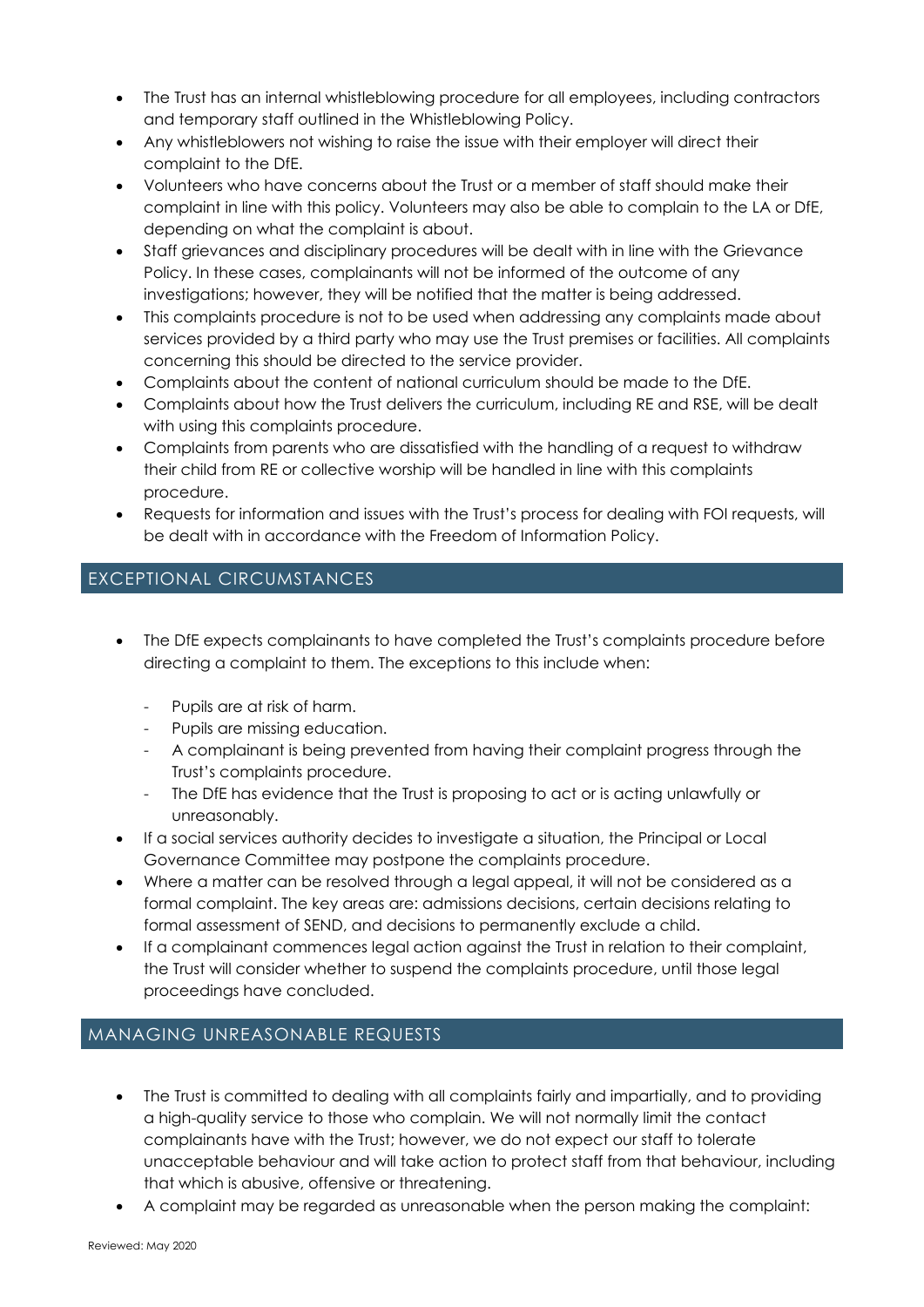- Refuses to articulate their complaint or specify the grounds of a complaint or the outcomes sought by raising the complaint, despite offers of assistance.
- Refuses to co-operate with the complaints investigation process while still wishing their complaint to be resolved.
- Refuses to accept that certain issues are not within the scope of a complaints procedure.
- Insists on the complaint being dealt with in ways which are incompatible with the adopted complaints procedure or with good practice.
- Introduces trivial or irrelevant information which the complainant expects to be taken into account and commented on, or raises large numbers of detailed but unimportant questions, and insists they are fully answered, often immediately and to their own timescales.
- Makes unjustified complaints about staff who are trying to deal with the issues and seeks to have them replaced.
- Changes the basis of the complaint as the investigation proceeds.
- Repeatedly makes the same complaint (despite previous investigations or responses concluding that the complaint is groundless or has been addressed).
- Refuses to accept the findings of the investigation into that complaint where the Trust's complaints procedure has been fully and properly implemented and completed including referral to the DfE.
- Seeks an unrealistic outcome.
- Makes excessive demands on school time by frequent, lengthy, complicated and stressful contact with staff regarding the complaint in person, in writing, by email and by telephone while the complaint is being dealt with.
- A complaint may also be considered unreasonable if the person making the complaint does so either face-to-face, by telephone or in writing or electronically:
	- **Maliciously**
	- Aggressively
	- Using threats, intimidation or violence
	- Using abusive, offensive or discriminatory language
	- Knowing it to be false
	- Using falsified information
	- By publishing unacceptable information in a variety of media such as in social media websites and newspapers
- In cases of unreasonable complaints or harassment, we may take any or all of the following steps, as appropriate:
	- Inform the complainant that the procedures have been exhausted and that the matter is now closed
	- Inform the complainant in writing that their behaviour is now considered to fall under the terms of this policy and that any complaint will not be investigated further until it is pursued in a manner we consider to be reasonable
	- Inform the complainant that, except in emergencies, we will respond only to written communication
	- Place restrictions on the individual's access to the Academy and/or staff
	- Require all future meetings with a member of staff to be conducted with a third person present. In the interests of all parties, notes of these meetings may be taken.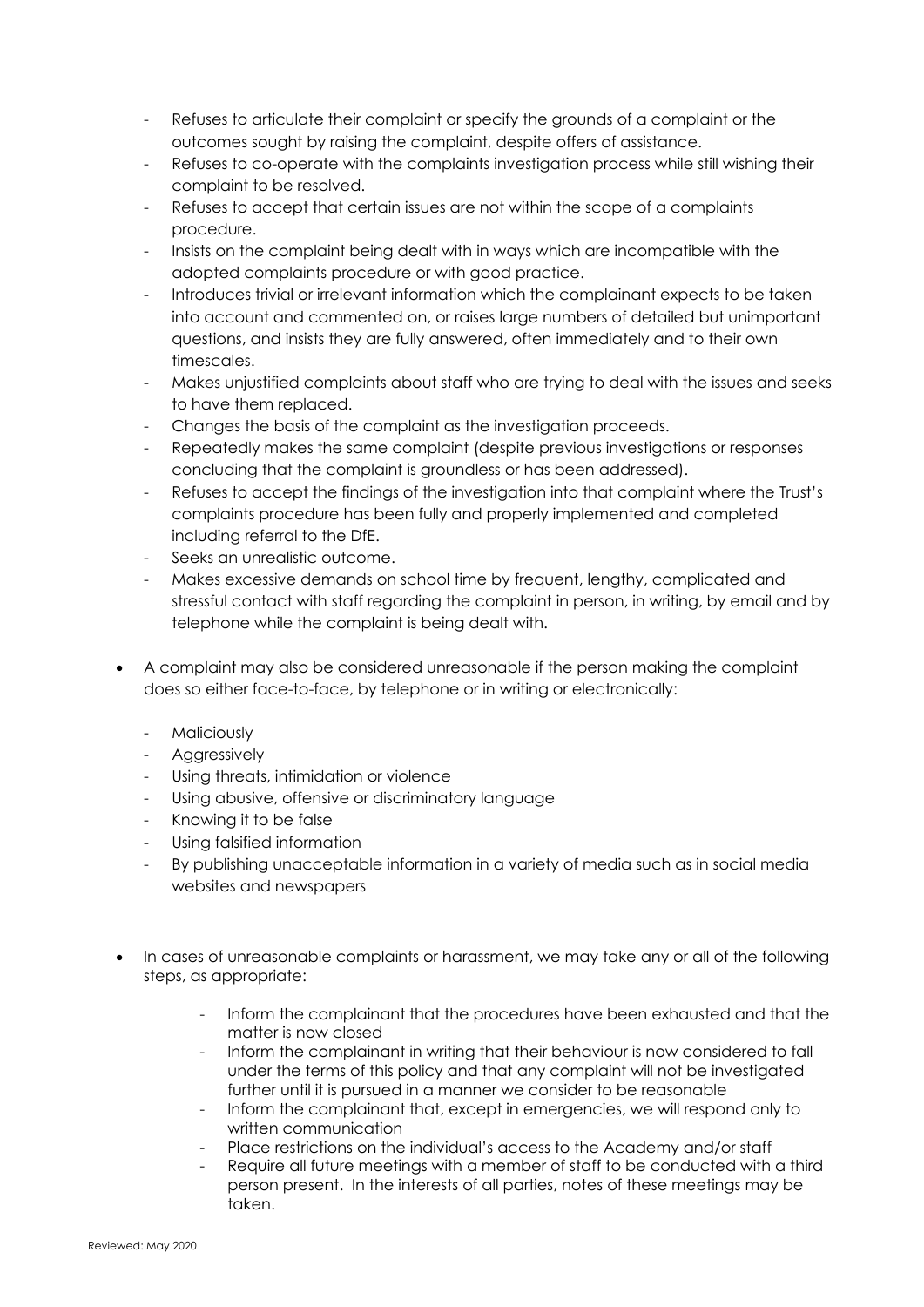#### COMPLAINTS CAMPAIGNS

- For the purposes of this policy, "complaints campaigns" are where the Trust/Academy receives large volumes of complaints that are all based on the same subject.
- Where the Trust/Academy becomes the subject of a complaints campaign from complainants who are not connected with the Trust, a standard, single response will be published on the Trust/Academy's website.
- If the Trust/Academy receives a large number of complaints about the same subject from complainants who are connected to the Trust/Academy, e.g. parents, each complainant will receive an individual response.
- If complainants remain dissatisfied with the Trust's response, they will be directed to the DfE.

#### BARRING FROM THE PREMISES

- Trust premises are private property and therefore any individual may be barred from entering the premises.
- If an individual's behaviour is cause for concern, the Principal will ask the individual to leave the premises.
- The Principal will notify the parties involved in writing, explaining that their implied licence for access to the premises has been temporarily revoked and why, subject to any representations that the individual may wish to make.
- The individual involved will be given the opportunity to formally express their views regarding the decision to bar them.
- This decision to bar will be reviewed by the Chair of Governors or a committee of governors, taking into account any discussions following the incident.
- If the decision is made to continue the bar, the individual will be contacted in writing, informing them of how long the bar will be in place, they will also be informed of when the decision will be reviewed.
- Anyone wishing to make a complaint regarding a barring order can do so in writing, including email, to the Principal or Chair of Governors.
- Once the Trust's complaints procedure is completed, the only remaining avenue of appeal is through the Courts.

# STANDARD OF FLUENCY COMPLAINTS

- As members of a public authority, all staff are subject to the fluency duty imposed by the Immigration Act 2016, which requires staff members to have an appropriate level of fluency in English in order to teach pupils.
- The Trust is free to determine the level of spoken communication necessary in order for staff members to develop effective performance, but it will be matched to the demands of the role in question.
- The Trust will be satisfied that an individual has the necessary level of fluency appropriate for the role they will be undertaking, whether this is an existing or potential new member of staff.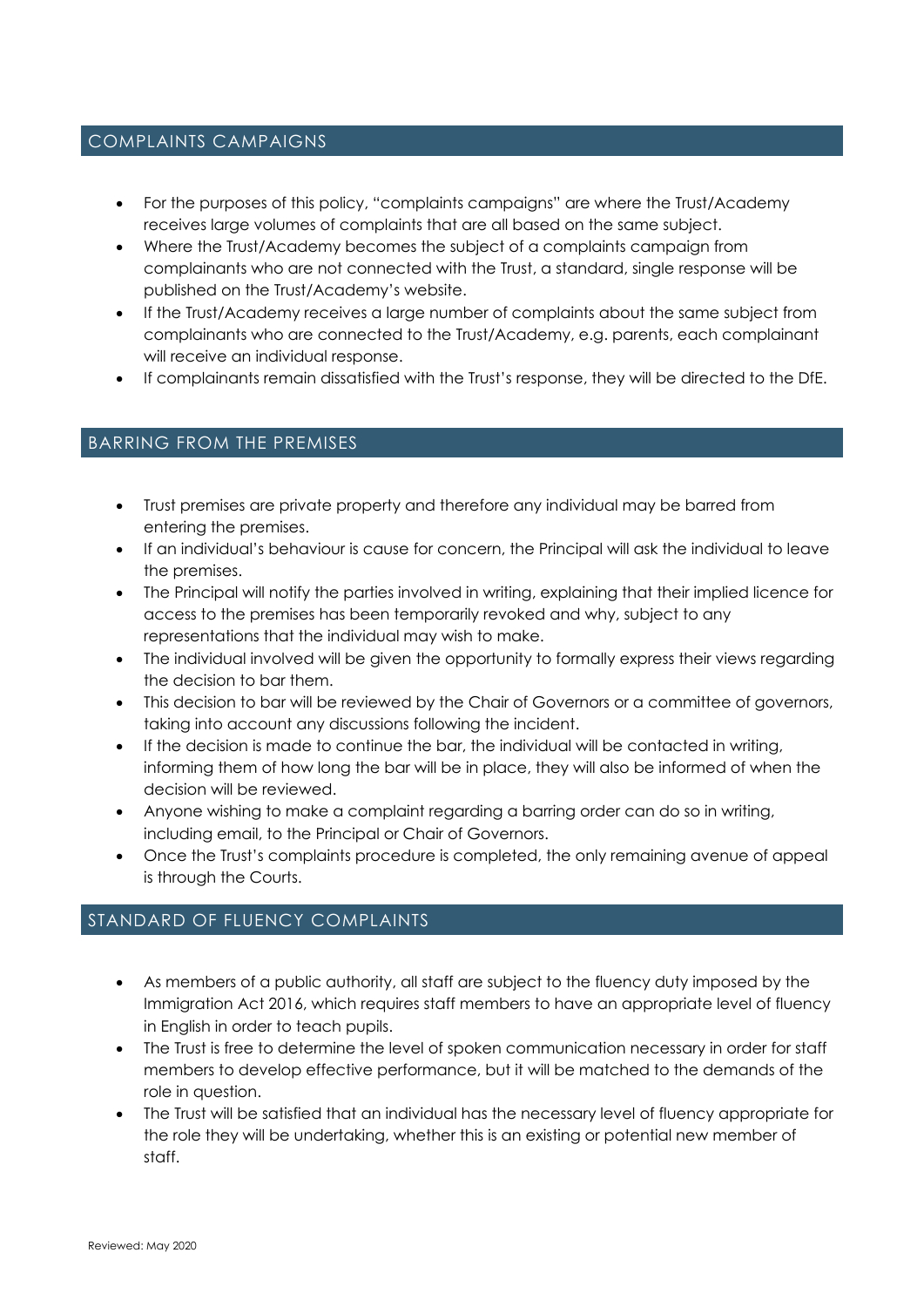- If a member of the Trust community feels that a staff member has insufficient proficiency in spoken English for the performance of their role, they are required to follow the complaints procedure outlined in [section 5](#page-6-0) of this policy.
- For the purpose of this policy, a **"legitimate complaint"** is one which is about the standard of spoken English of a member of staff; complaints regarding an individual's accent, dialect, manner or tone of communication are not considered legitimate complaints.
- All legitimate complaints regarding the fluency duty will be handled in line with the processes outlined in this policy.
- In addition to the processes outlined in this policy, the Trust will assess the merits of a legitimate complaint against the necessary standard of spoken English fluency required for the role in question.
- To assess the merits, the Trust will undertake an objective assessment against clear criteria set out in the role specification or, against the level of fluency descriptors relevant to the role in question.
- If the complaint is upheld, the Trust will consider what action is necessary to meet the fluency duty; this may include:
	- Specific training
	- Specific re-training
	- Assessment
	- Re-deployment
	- **Dismissal**
- Appropriate support will be provided to staff to ensure that they are protected from vexatious complaints and are not subjected to unnecessary fluency testing.

# ROLE OF THE SCHOOL COMPLAINTS UNIT (SCU)

- If a complainant remains dissatisfied once the complaint procedure has been completed, they have the right to refer their complaint to the Secretary of State.
- If a complainant wishes to escalate a complaint of bias, the DfE will require evidence to be submitted with the complaint.
- The Secretary of State will only intervene when they believe that the Trust has acted unlawfully or unreasonably.
- The SCU will not overturn a Trust's decision about a complaint except in exceptional circumstances, such as the Trust acting unlawfully.
- When making a final decision about a complaint, the Trust reserves the right to seek advice from the SCU on whether they are acting reasonably and lawfully; however, they will not be able to advise on how to resolve the complaint.

# TRANSFERRING DATA

- When a student changes school, the student's educational record will be transferred to the new school and no copies will be kept.
- The Academy will hold records of complaints separate to pupil records while a complaint is ongoing, so that access to these records can be maintained.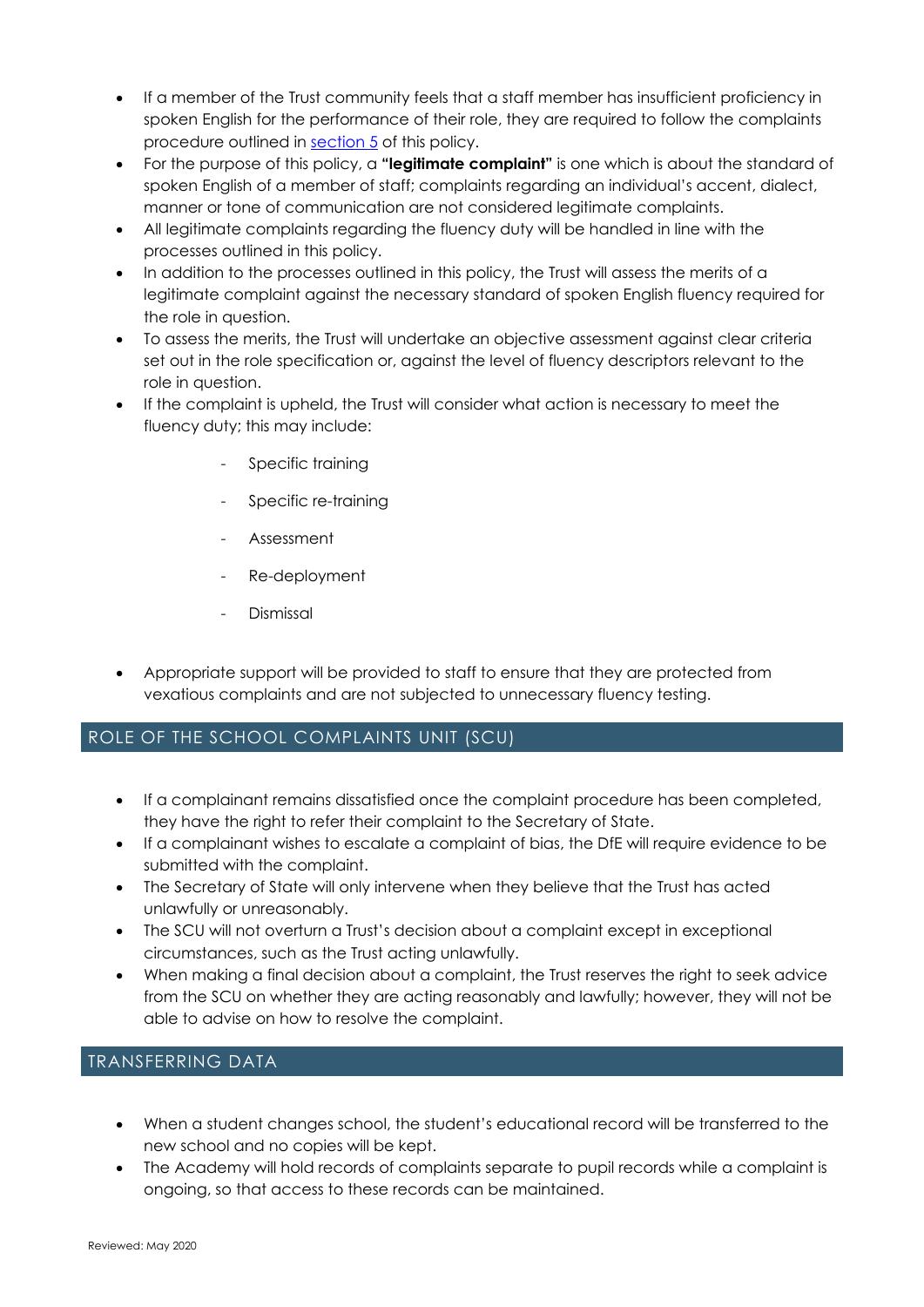Information that the Academy retains relating to a complaint will be stored securely and in line with the Trust's Records Management Policy.

# AVAILABILITY

 A copy of this policy will be made available on request. It will also be published on the Trust/Academy websites, as recommended by the ESFA.